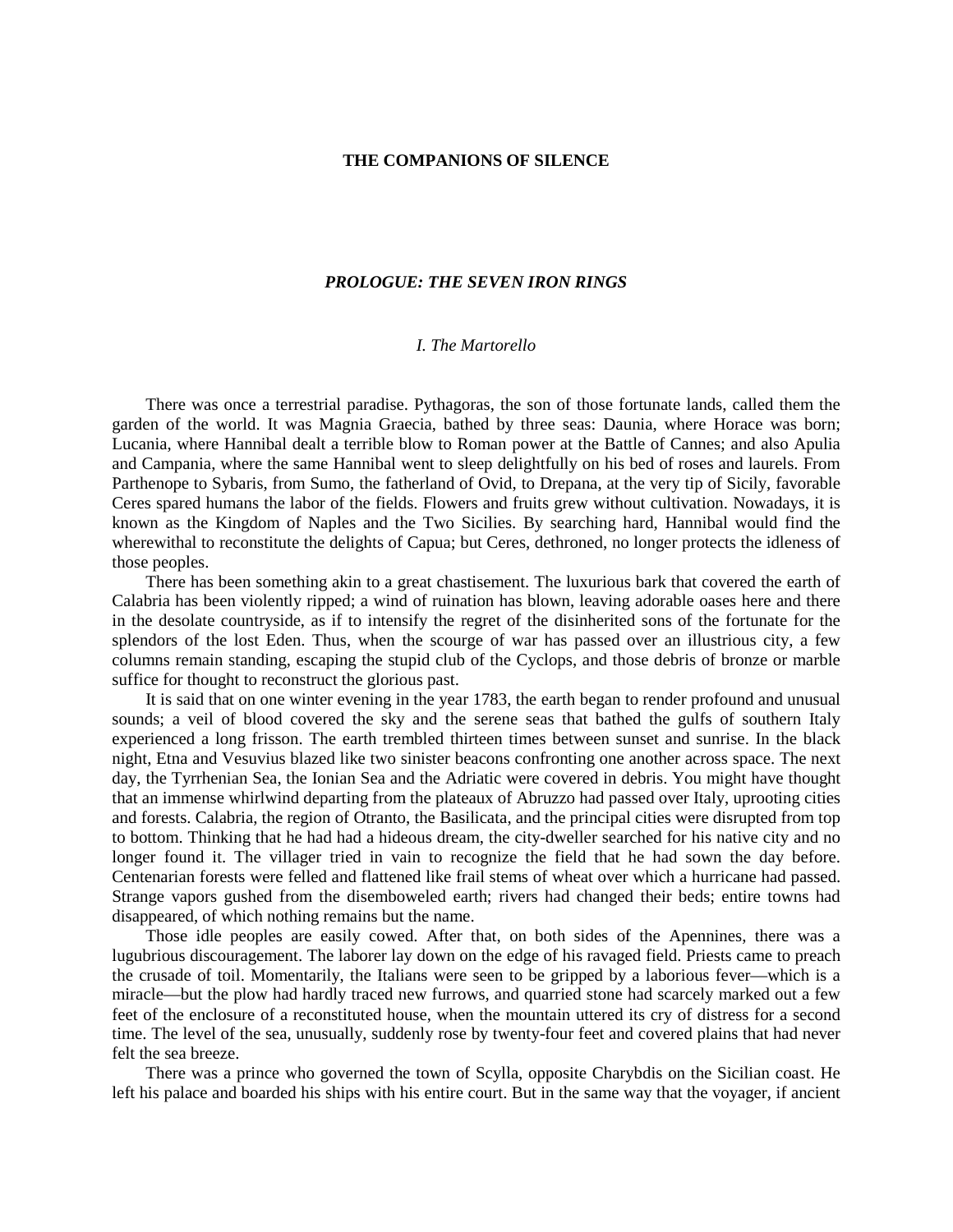poetry can be believed, once could not flee through that redoubtable pass the death that came from the right and the left alike, as avoided Scylla sent its victims to Charybdis, the earth and the sea, two enemies, united that day against condemned humanity. The palace was destroyed, the fleet was smashed; the prince perished with fifteen hundred of his subjects.

And since that day, although the Mediterranean has returned to the profundities of its bed, the land of Italy, epileptic and dilapidated, has had periodic grand mal seizures. Three thousand shocks were felt in the four years that followed, which represents more than two quakes per twenty-four hours. Bottomless lakes formed in places where there had been towns. Not far from Oppido, a round hole can be seen that seems to have been produced by a prodigious cannonball launched from the sky. Around the rim of the gulf, the earth is split in a star-shape, like a window that a bullet has traversed.

The Apennine range is strong. It resisted for a long time, but in the end, the strata slipped in large areas and, suddenly stripping the flesh from the colossus, exposed the somber granite of its bones. After four years, that poor beautiful land, exhausted and vanquished, fell asleep; it will sleep for a long time. Half a century gone by has not enabled the gigantic scars of those wounds to disappear.

The southern part of the Bay of Sant'Eufemia, situated in second ulterior Calabria facing the Aeolian isles, forms a beautiful semi-circular beach, the curve of which, seen from the open sea, recalls exactly the idea of the antique amphitheater. There are a few fishermen's huts there, as gray as the rock that shelters them. In the morning, from the dark blue of the sea, one can see the lateen sails of half a dozen boats standing out. The long antenna sustains the triangular sail, and you might think from a distance that it was the elongated wingspan of some great sea bird. Sometimes, the steamer that provides the ferry service between Naples and Palermo goes past, leaving its long plume of smoke behind.

From the beach, where the golden sand is mixed with a brown dust that resembles pulverized lava, one perceives, when the sky is clear, a dark patch in the middle of the Tyrrhenian Sea. That is Stromboli, the southernmost of the Liparian islands, where the famous brigand Fra Diavolo hid, it is said, for nearly a year. From the southern coast the view is limited by Capo Vaticano. To the north, there are the heights of Pizzo, where Murat as executed in October 1815. The landscape is beautiful, but it speaks of solitude and sadness. One experiences there something of the sentiment that grips the heart while passing through ruins. And yet there are no ruins. The circular stretch of sand rounds out its immense curve.

Here and there, a young woman with a bold stride descends the path that rises to firm ground with a pitcher on her shoulder. The weary song of fishermen extending their nets on the beach arrives, and sometimes, in a calm, a felucca lowering its sails in order to ship its oars, sends the rhythmic song of the Sicilian oarsmen to the shore. In the evening, if the breeze is fresh, a slender tartan suddenly bounds forward on the curt waves and attacks the coast with crazy temerity. Night falls. In the distance, in the direction of Capo Vaticano, where the customs officers are, rifle-shots are heard. The tartan returns to Lipari. The contraband is ashore.

Toward the center of the curve, the Brentola, which has its source above Monteleone, opens on to the sands and goes to scatter its course in thousands of slender threads of water. It was on the Brentola that the *cavalieri ferrai*—the blacksmith cavaliers—of the Martorello once labored before the restoration of 1815.

There are no ruins visible along that shore, but there are memories. The Martorello is a rather wide valley that arrives obliquely at the beach through a narrow gorge, where the Brentola cuts through the little chain of rocks. From the shore one does not perceive the Martorello unless one is placed exactly in front of that gap.

A customs post built in blocks of stone stands on the cliff that is within it. The other corner is covered with vegetal earth. A few dwarf fig trees, myrtles and wild lemon trees form a small clump surmounted by the large trunks of two green oaks. That copse is known along the coast and forms a reference point for mariners.

A cart track, collapsed in many places, passes between the left bank of the Brentola and the crag on which the customs post is situated. It turns abruptly, like the river itself, and plunges into the valley in the midst of virgin terrains where, in the background, rice is sown, and, at the summit of the folds, odorous mustard. Five hundred paces from the defile, where several traces of a barrage can be found, the two piles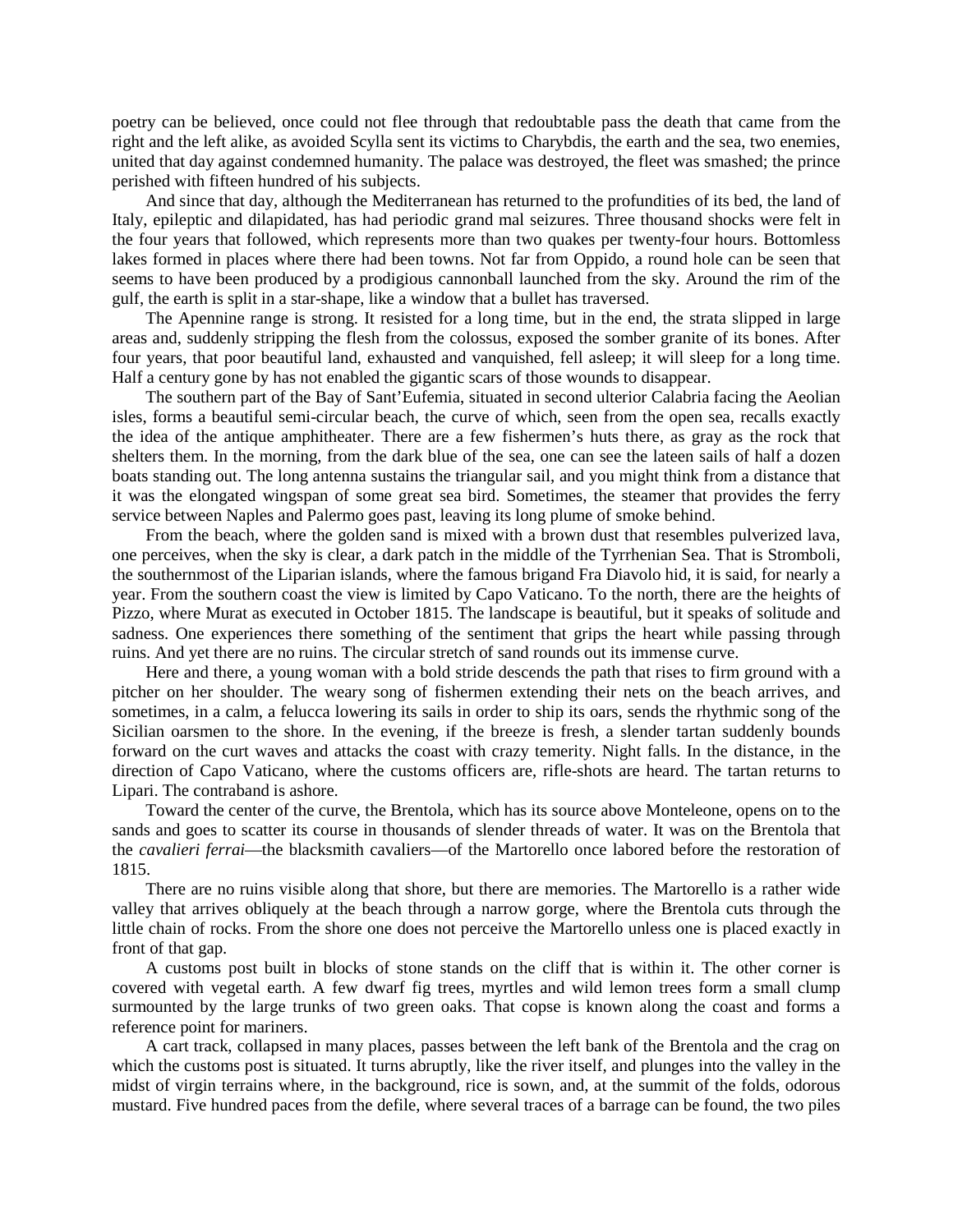of a wooden bridge whose apron has disappeared and a few items of debris are bogged down in a marsh of sorts.

The river has made this place its own, finishing off and dissimulating the ravages that the work of man has made. Swollen by the barrage, it has taken possession of the location where the most beautiful forge in Calabria, and perhaps in Italy, once stood. That marsh is exactly where the buildings were that were destroyed and razed to the grounds in the epoch of the disasters of 1815.

Nearly a hundred families were dispersed and transported, some to Sicily to the Val di Demo, the others to the principalities. The family dwellings, constructed in wood for the most part, were burned.

There are no ruins to testify to that destruction either, for the stone foundations of those humble dwellings were buried a long time ago in the brambles and the long grass. The new population, composed of mountain men from the north-eastern slopes of the Apennines, knows almost nothing about the history of the former inhabitants of the region. The environs of the forge, invaded by the waters, have been deserted. What was called the village, a group of between fifteen and twenty huts, was situated much further to the south, beyond the road that leads from Monteleone to Messina. There was only a single building there in 1822, made of wood and marble debris, occupied by an old woman nearly a hundred years old.

It is said in the regions that spirits haunt the ruins hidden under the grass. Even though old Berta had lost all her children years ago, and lived alone in her poor cabin, songs had been heard coming from her door, when it stood ajar. And often, a light ran along the river in the middle of the night, while a hoarse voice called out a name that no one was able to make out. What is certain is that the waters, always coming nearer and nearer, had soaked that land, which was cracked, as if chapped, by volcanic shocks, over a wide area.

That new marsh, the fermentations of which operated at great depths, brooded malaria in spite of the proximity of the coast. The malaria, whose hearth was probably in the very ruins of the forge, extended into the distance and desolated the entire region. On Sunday, when the bells of the convent of the Corpo-Santo announced the morning mass, there was a procession of phantoms climbing the hill.

A Neapolitan mile from the marshes of Martorello, at the very back of the valley, which runs almost parallel to the shore, behind the shelter of the cliff, one finds the post road going from Monteleone to the little port of Tropea, and then to Nicotera and Palmi. Tropea is a steamboat station between Naples and Sicily. At the place where the road crosses the Brentola over a small stone bridge stands a square house, solidly built, which appears to be at least fifty years old. An inscription painted in legible characters above the main door announces to travelers that they are in the presence of the Osteria—which is to say, the inn—del Corpo-Santo. A few paces from the inn, the road, the valley and the river make an abrupt turn in order to take a direction perpendicular to the shore. The river, the valley and he road turn in that fashion in order to skirt a rather steep rocky slope, as the summit of which stands the majestic convent of the Corpo-Santo, which has given its name to the humble osteria.

On [1](#page-2-0)5 October 18[2](#page-2-1)2,<sup>1</sup> Battista Giubbetti, a coach-driver<sup>2</sup> of Monteleone, returning from the little port of Palmi, was carrying four passengers in his brand new carrozza, three in the interior and one in the cabriolet, serving as a seat. His vehicle was hitched to two good Abruzzo horses, freshly shod and well plumed with woolen tufts: a fine rig whose outfit had been arranged on departure from Monteleone by Battista's young wife. In young households everything is spick and span while the gaieties of the honeymoon are still felt.

Battista was a jovial fellow, slightly pale and very thin—typical of the region—but wellproportioned and wearing his effeminately curly hair proudly. He was pressing on, even more eager to

<span id="page-2-0"></span><sup>&</sup>lt;sup>1</sup> The text I am translating has 1823, but that is also the year cited for the next section of the text, set some months later, and 1822 is consonant with the significant fact of seven years having elapsed since Mario Monteleone's death

<span id="page-2-1"></span><sup>&</sup>lt;sup>2</sup> The term that I have translated as "coach-driver," *veturin*, has no precise English equivalent. Battista is not an ordinary cab-driver but someone more akin to a modern bus-driver, whose vehicle runs to an approximate schedule, making regular stops but also dropping passengers and picking them up anywhere along the route.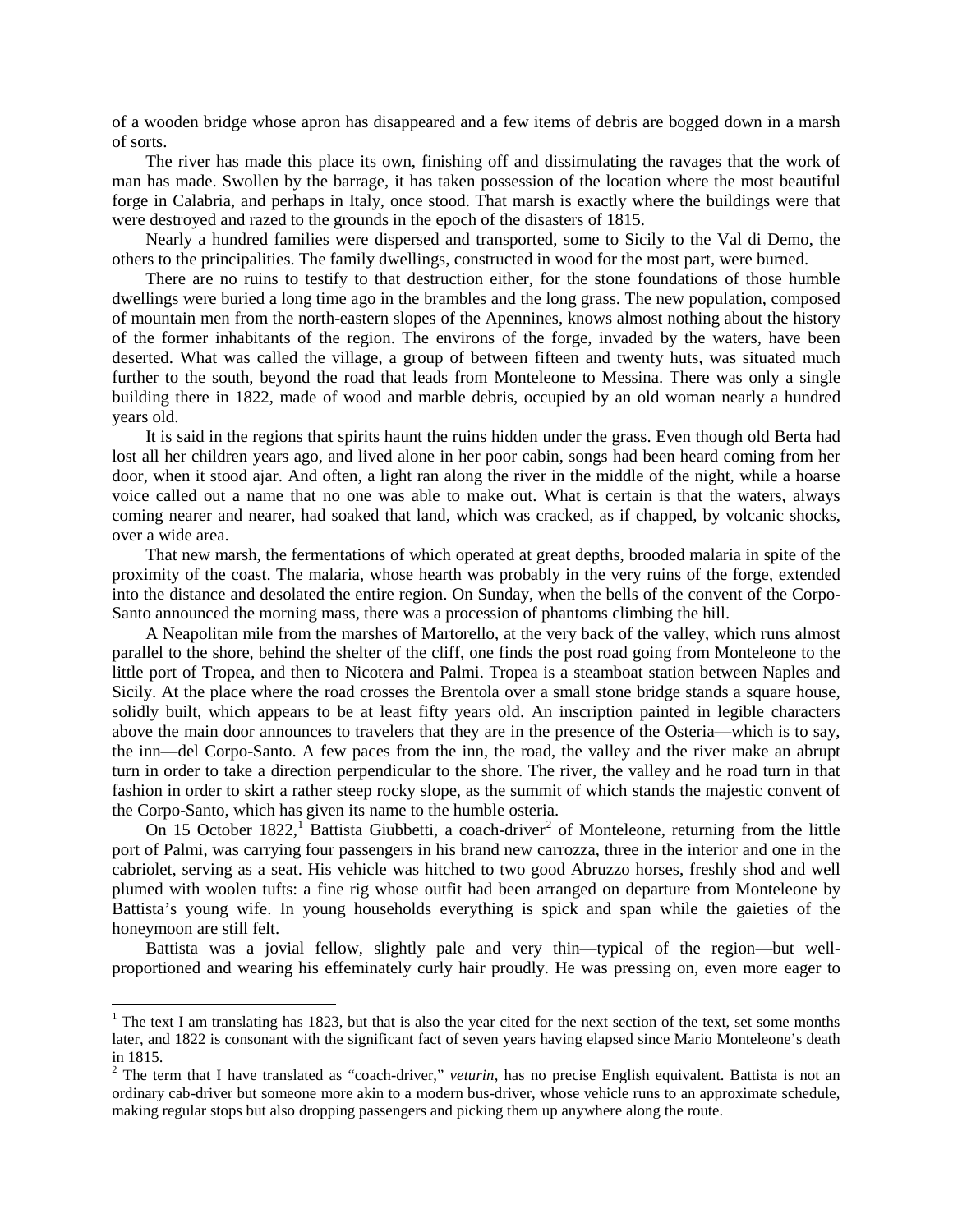arrive than the travelers. Inside, there was a man of about forty, of unhealthy appearance, and wearing a black silk bonnet on his bald head. He occupied the rear seat on his own, as per the express terms of his contract with Battista Giubbetti.

On the front bench, and adolescent and a young woman were sitting backwards. The adolescent was wearing the semi-clerical costume that enables the students of seminaries to be recognized in all countries. The girl was wearing a short gray dress and a French straw hat. That was not an opulent costume, but the young woman did not seem to care about that. In spite of the mischievousness of her gaze and the finesse of her charming smile, she seemed even more reserved than her companion. She was a young nun in embryo, as the other as a candidate for the priesthood. Both are abundant in the kingdom of Naples.

She was pretty, and also beautiful. We could almost say that she was more beautiful than pretty, but for the infantile and unexpected friendliness of the charming smile that continually pierced her decent and austere mask. That mask was a product of education; nature made her smile. And there was something truly original about the struggle engaged, on the terrain of that delightful face, between natural petulance and taught reserve.

The design of her face was both delicate and bold. Her forehead, intelligent to the highest degree, was crowned with black hair whose richness was dissimulated rather than shown off, lost beneath a little cotton bonnet with no ornamentation. Without that bonnet, the poor straw hat would have been almost elegant. Her gaze was thoughtful but became grave at will. A high collar gave to the dress the same impression that the jealous bonnet inflicted on the hat. And yet, without that severe accoutrement, it would have been easy to divine the fine suppleness of a figure already formed, which would have caused the shiniest pleats of satin to creak. That fact, which indicated simultaneously kindness, infantile grace, and a certain adventurous and bold spirit, brightened with a smile so affectionate when she looked at her brother that the most indifferent individuals would have sensed interest born within them, almost affection.

The seminarian with the long blond hair, awaiting a tonsure, had to be her brother. There was a resemblance between the two children that was unmistakable. The gravity of the young man was simply more sincere and more naïve. To judge by appearances, the brother was eighteen years old and the sister sixteen. Speaking in whispers, they sometimes employed Italian and sometimes French, and in either case their language was of an equal purity. Reciprocally, however, they only pronounced their names in French. The brother was named Julian, the sister Céleste.

The man with two places at the back also had a French name. When the coachman had boarded his passengers at the moment of departure he had initially called for Monsieur David. Monsieur David had maintained silence since the beginning of the journey. He had scarcely given the young couple sitting facing him a morose and distracted glance. Only, Céleste having pronounced the word "brigand," Monsieur David had shrugged his shoulders with an immense affectation of disdain.

People traveling in Calabria often pronounce the word "brigand." Skeptics do as the man in a black silk bonnet did: they shrug their shoulders. Monsieur David had particular reasons for shrugging his shoulders like that when people talked about brigands. He had a bilious and pensive face: the head of a Genevan, slightly narrow but trenchant and decisive. One could not say that he had an evil physiognomy; in our utilitarian century the word "evil" has arrived at no longer having any meaning; it is necessary to replace it by more precise expressions. There was, therefore, in Monsieur David's cold and sad gaze a profound fatigue that could easily be translated by the word *misanthropic*. There was bitterness and severity in the lines of his mouth. His brow was receding, but had height; the abrupt curve of his hooked nose was provocative. In sum, the general aspect of the face indicated reflection, reserve, austerity and egotism.

There remains one person for us to depict: the coachman's companion, the one sitting on the cabriolet alongside Battista Giubbetti. In the coach-driver's book he had given his name as the Chevalier d'Athol. He had arrived in Sicily by ferry and had only booked his seat as far at the convent del Corpo-Santo. He was a handsome fellow with an alert and sovereignly valiant manner. Meditation did not stifle him, at least in appearance. His gaze, clear and insouciant, was scanning the landscape, while his slender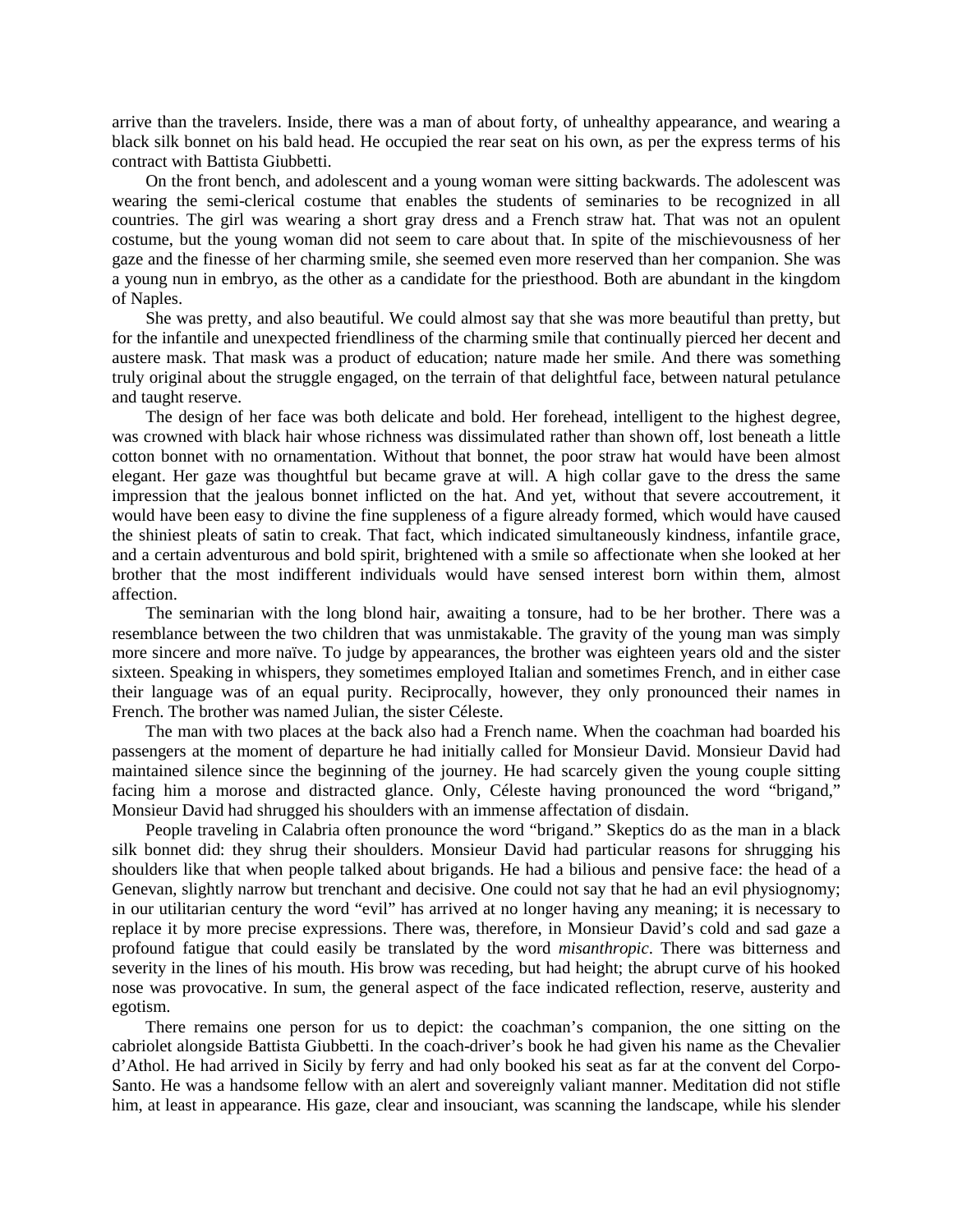fingers, as pale and pretty as the fingers of a Comtesse, rolled a thin cigarette. He was very young; one would only have credited him with twenty-two or twenty-three years, but for the silky black moustache that shadowed his upper lip. Half-lying as he was in the cabriolet, one could not judge his height, but you would have divined that he was tall, and the very nonchalance of his pose implied a marvelous flexibility.

It seemed that everything would be easy for that handsome idle lion, except perhaps the stiff and knotty awkwardness of our fashionable gentlemen. It is necessary not swear to anything, though; awkwardness is within the range of all adroit individuals, and intelligent men have the fortunate faculty of being idiots when the occasion warrants it. Perhaps, if necessary, the Chevalier d'Athol could have weighed down the supple grace of his torso and posed as a springless mannequin on a English sidewalk, every bit as grotesque as a stuffed sportsman. His costume indicated a habitual traveler.

Although tourists are not exactly abundant in these parts, they do come every year. Fifty Englishmen take care to carry away in their pockets a few clods of earth from the gulf of Oppido.

Our traveler, whose mouth allowed to pass a musical and sonorous speech, could not be an Englishman; and yet Battista, the honest man, called him "Milord." Such is the result of the fever for travel that the cutlers of Birmingham have had for fifty years. Whoever strolls around in Greece or Italy passes for the indigenes as a manufacturer of razors, and immediately receives the title of Milord. Furthermore, the name of Athol is illustrious on the other side of the channel; it belonged to a former sovereign of the Isle of Man. It is inscribed, with a ducal title, in the peerage of the realm. It is a great name borne by great lords. Let us say right away, however, that our Chevalier d'Athol had no right of succession to the peerage. He had the bold sap of his youth and fate.

The road that climbs from Tropea to Monteleone goes down into the plain first and then doubles back, repelled by the base of Mont Mimo, in such a fashion that it goes along the coast briefly before arriving at Capo Vaticano.

"Look at that, Milord," said Battista, at the moment when a bend in the road unmasked the Tyrrhenian Sea. "What a view! In the background, you can easily perceive Sicily, the former Trinacria… or Sucania, capital Syracuse, in the time of the Romans…Presently Palermo; products: excellent wines, fruits, wheat, oil, silk, wool. Cotton, sugar, manna, honey, wax...pure and healthy air, fish-rich sea, celebrated for its volcano, which is named Etna, which rises to three thousand and some meters above sea level. There are mines of gold, silver, copper, lead and iron…quarries of porphyry, marble, jasper, agate and emeralds. It produces alum, vitriol and sulfur…but Your Excellency is coming from there," Battista interrupted himself, belatedly.

All coach-drivers are to some extent cicerones; they seize with a certain pleasure the opportunity to reel off their patter.

"To the left, with your permission, Milord," Battista went on, "are the Liparian islands, of which the principal…"

"What is there now in the Martorello?" the young voyager asked, abruptly.

Battista almost dropped the reins. He looked at the traveler covertly. "His Excellency has been to the area before?" he asked.

"I asked you, my friend," repeated the Chevalier d'Athol, "what there is now in the Martorello?"

"Well," the coachman replied, "in the Martorello, Milord…there's nothing, so far as I know."

"What has become of *the Six*?"

"*The Six*?" Battista repeated with an innocent expression. At the same time he administered a master stroke of the whip to his animals.

The Chevalier d'Athol began to whistle a tune by Fioravanti<sup>[3](#page-4-0)</sup> very softly:

*Amici, alliegre andiamo alla pena!*

A pretty Neapolitan tune, Milord!" murmured the coachman, whose agitation was visible.

"What has become of *the Six*?" repeated the traveler.

"*Ohime*!" muttered Battista. "There's no shortage of people who known music."

<span id="page-4-0"></span><sup>&</sup>lt;sup>3</sup> Valentino Fioravanti (1764-1837) was a famous composer of comic operas, who was particularly popular in Naples. The line quoted translates approximately as "Friends, let's head for trouble gladly."